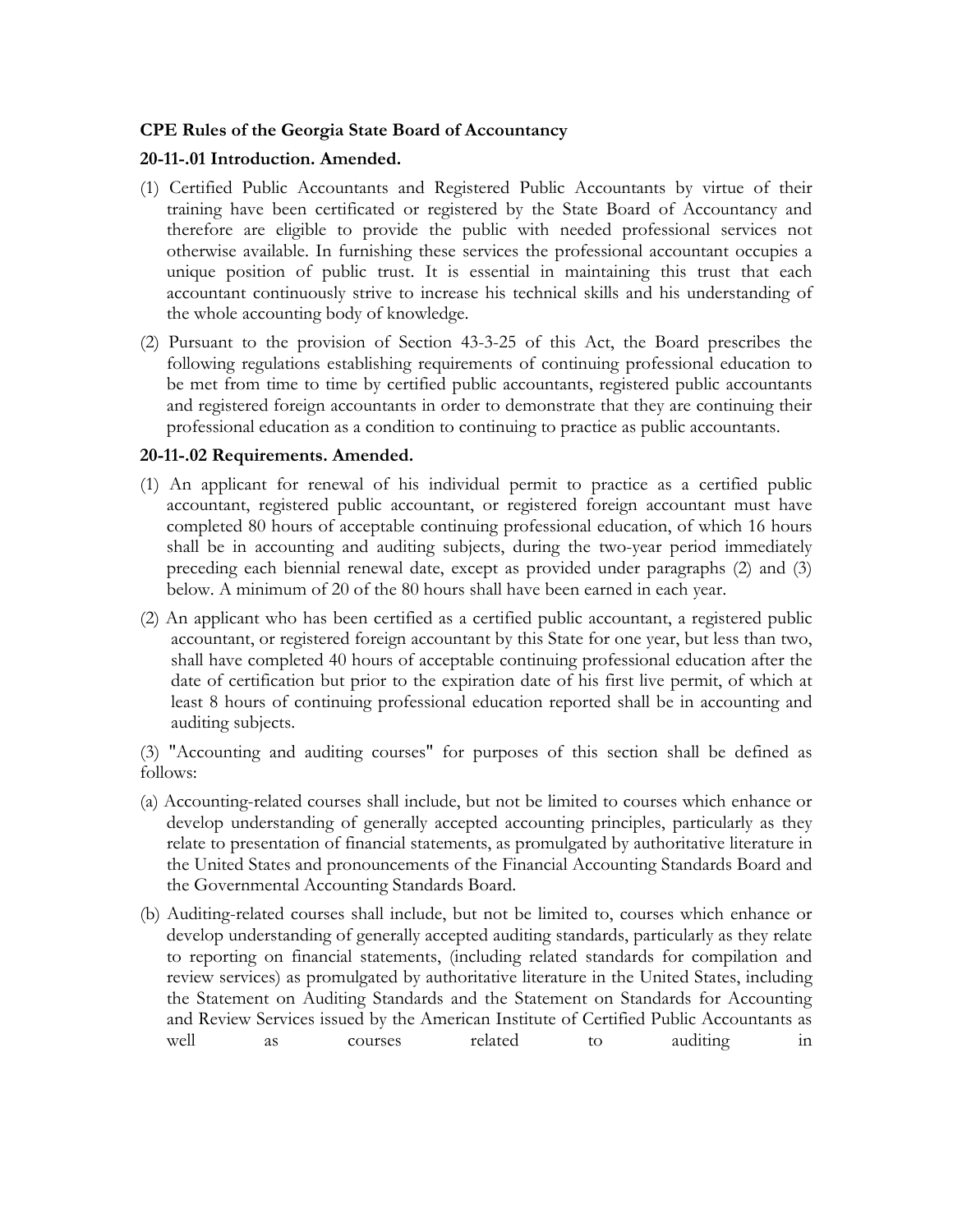specialized industries (e.g. governmental auditing requirements) and environments (e.g. computer systems).

- (4) Up to fifteen hours of acceptable education completed during the period immediately preceding the renewal date of a live permit in excess of the requirements for such preceding period may be applied to satisfaction of the continuing professional education requirements of the following period. No carryover hours can be used to satisfy the accounting and auditing hours requirement provided for in this section.
- (5) Any licensee who has attained 70 years of age is exempt from the continuing professional education requirement for renewal of his individual permit to practice public accounting.
- (6) The Board may relax or suspend the requirements of continuing professional education for reasons of individual hardship or health of the applicant.

# **20-11-.03 Programs Which Qualify. Amended.**

- (1) The overriding consideration in determining whether a specific program qualifies as acceptable continuing education is that it be a formal program of learning which contributes directly to the professional competence of an individual licensed to practice as a certified public accountant, a registered public accountant, or a foreign accountant by this State, and which meets the minimum standards of quality of development and presentation and of measurement and reporting of credits set forth in the Statement on Standards for Formal Continuing Education Programs published by the National Association of State Boards of Accountancy, or such other educational standards as may be established from time to time by the Board.
- (2) Subject Matter: The following general subject matters are acceptable so long as they meet the standards specified in subsection (1):
- (a) Accounting and auditing;
- (b) Taxation;
- (c) Management services;
- (d) Computer sciences;
- (e) Oral and written communications;
- (f) Mathematics and statistics;
- (g) Economics;
- (h) Business law;
- (i) Functional fields of business (e.g., finance, production, marketing, personnel relations, business management, and organization);
- (j) Specialized industries (e.g., real estate, agriculture, construction and financial institutions);
- (k) Administration of an accounting practice.
- (3) Subjects of study other than those listed above will be acceptable if the applicant can demonstrate to the Board that they contribute directly to his professional competence. The responsibility for substantiating that a particular program is acceptable and meets the requirements rests solely upon the applicant.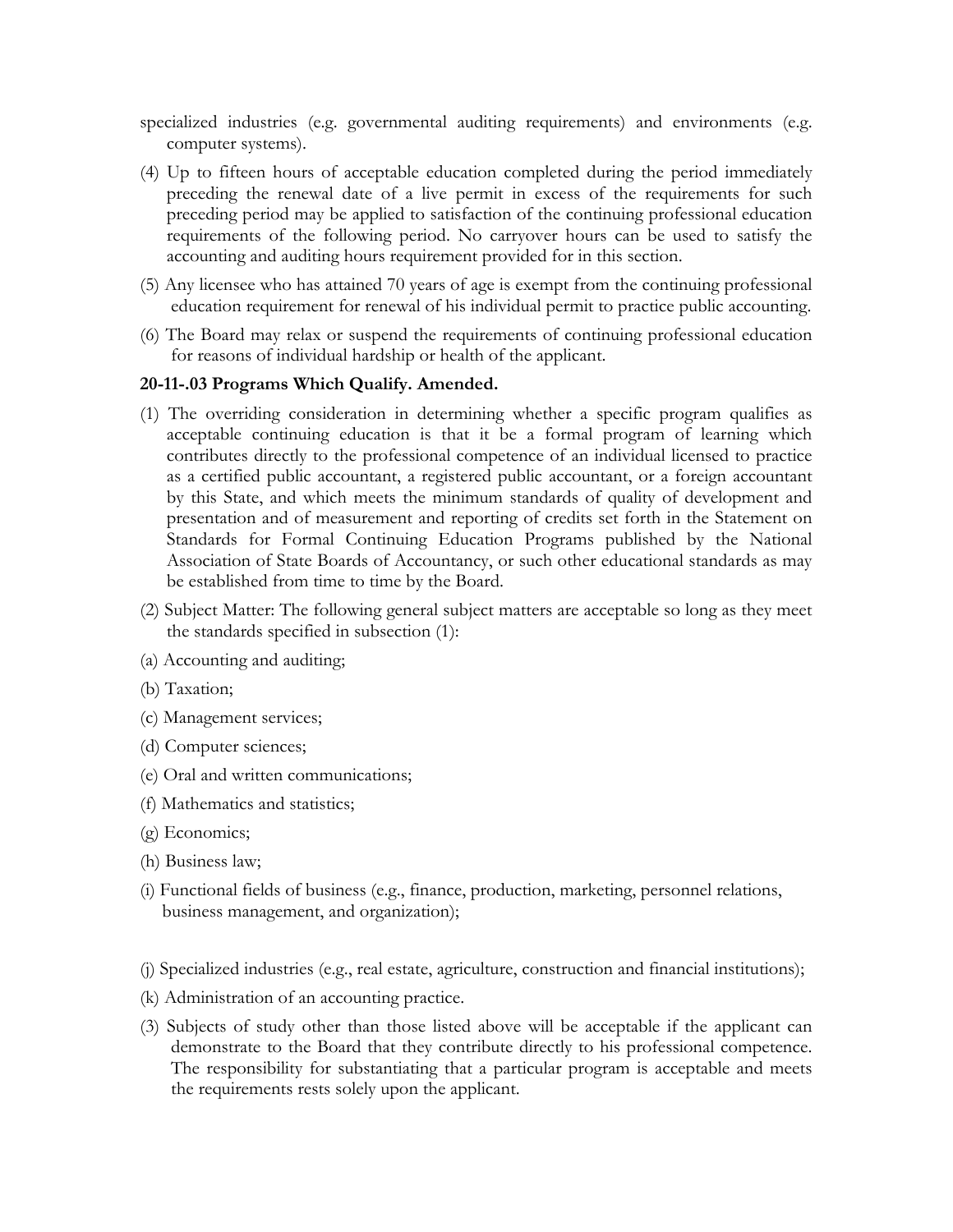- (4) Continuing education programs requiring class or meeting attendance:
- (a) General requirements:
- 1. An outline of the program is prepared in advance by the program director and retained by the student;
- 2. The program is conducted by a person whose formal training and experience qualify him as a competent instructor;
- 3. Hours of continuing professional education shall be calculated in full hours only;
- 4. A record of registration and attendance through substantially the entire program is maintained, a copy of which is retained by the student.
- (b) The following programs will qualify provided the above are met:

1. Professional development programs of recognized national and state accounting organizations;

- 2. Technical sessions at meeting of recognized national and state accounting organizations and their chapters;
- 3. University or college courses. Credit courses, each semester hour credit shall equal 15 hours toward the requirement. A quarter hour credit shall equal 10 hours;
- 4. Noncredit courses from a college or university. Each classroom hour shall be deemed to be one hour of continuing professional education;
- 5. Formal organized in-firm or multi-firm education programs. Portions of meetings devoted to administration and firm matters cannot be included;
- 6. Programs in other recognized organizations (accounting, industrial, professional, etc.);
- 7. Dinner, luncheon and breakfast meetings of recognized accounting organizations may qualify if they meet the requirements of subparagraphs 1. and 2. of this Section.
- (5) Formal correspondence or other individual study programs may qualify provided that they are developed and conducted by qualified persons, require registration, and provide evidence of
- satisfactory completion. Programs should be pre-tested to determine average completion time, and credit shall be calculated at one-half of the average completion time.
- (6) Credit may be awarded for published articles and books provided they contribute to the professional competence of the applicant. Credit for preparation of such publications may be given on a self-declaration basis up to 25% of the total hours required. In exceptional circumstances an applicant may request additional credit by submitting the article(s) or book(s) to the Board with an explanation of the circumstances which he feels justify a greater credit.

### **20-11-.04 Controls and Reporting. Amended.**

(1) An applicant for renewal of a live permit to practice public accounting must provide a signed statement, under penalty of perjury, that all applicable continuing education requirements have been met.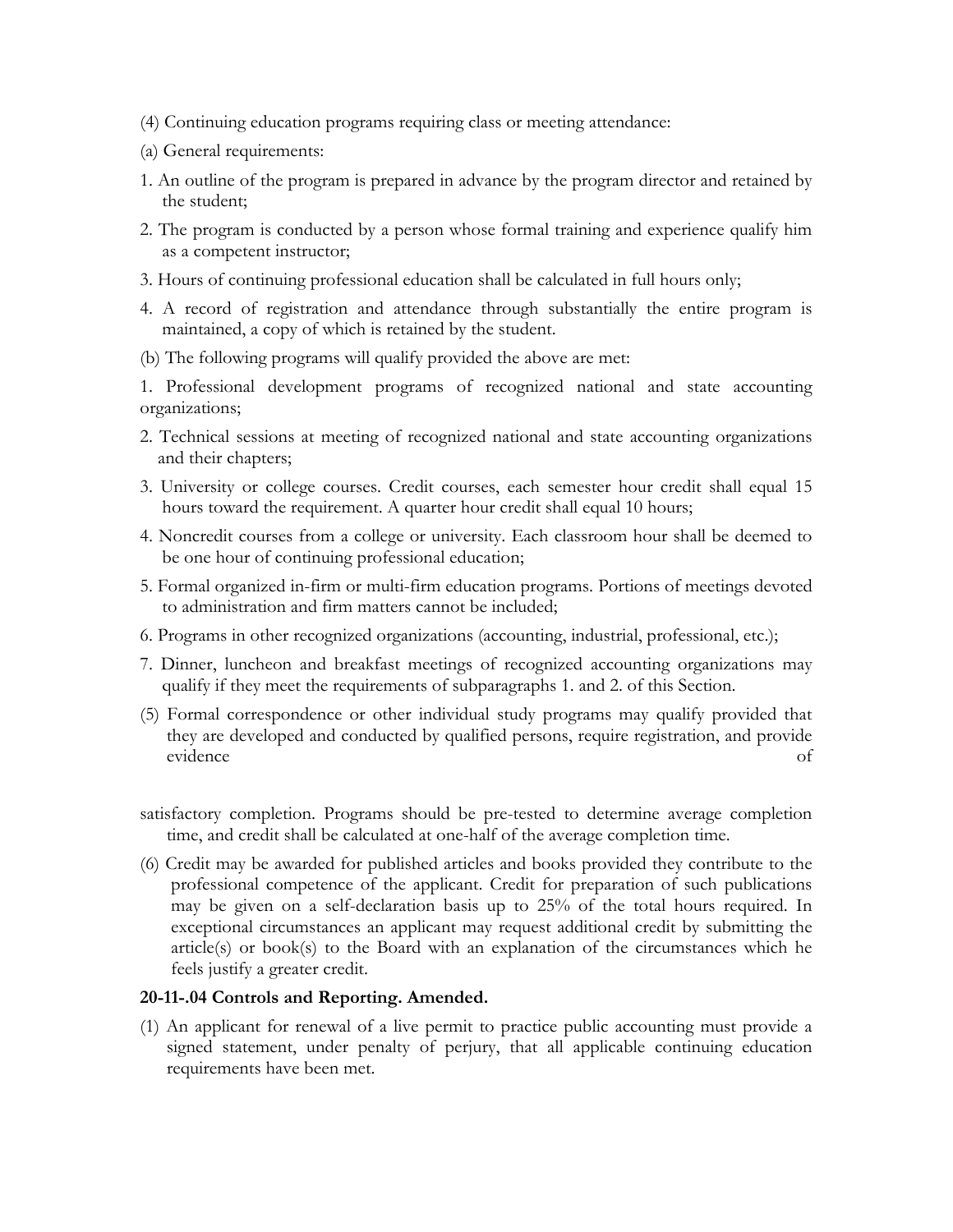- (2) All licensees shall maintain their records confirming attendance at and completion of continuing education, including the following information:
- (a) School, firm or organization conducting the program;
- (b) Location of the program;
- (c) Title of program or description of content;
- (d) Program outline;
- (e) Dates attended;
- (f) Hours claimed;
- (g) Evidence of satisfactory completion.
- (3) If credit for published articles and books is claimed, the following information must be maintained:
- (a) Publisher;
- (b) Title of publication;
- (c) Description of content;
- (d) Dates of publication;
- (e) Hours claimed.
- (4) Records described in paragraph (2) and (3) of this section must be maintained by each licensee for five years after the completion of the program and must be submitted to the Board upon request.
- (5) Evidence of satisfactory completion shall take the form of certificates of completion, attendance records, examination, transcripts, or other such independently verifiable evidence acceptable to the Board.
- (6) The Board will verify on a test basis information submitted by applicants for permits. In cases where the Board determines that the requirement is not met, the Board may grant an additional period of time in which the deficiencies may be cured.

#### **20-11-.05 Calculation of Hours of Credit. Amended.**

The following standards will be used to measure the hours of credit to be given for acceptable continuing education programs completed by individual applicants:

- (a) Programs requiring class or meeting attendance:
- 1. All programs will be measured in terms of fifty-minute segments or contact hours. The shortest recognized program will consist of one contact hour. A contact hour is 50 minutes of continuous participation in a group program. Under this standard, credit is granted only for full contact hours. For example, a group program lasting 100 minutes would count for two hours; however, one lasting between 50 and 100 minutes would count for only 1 hour. For continuous conferences and conventions, when individual segments are less than 50 minutes, the sum of the segments should be considered one total program. For example, five 30 minute presentations would equal 150 minutes and should be counted as 3 contact hours. Sponsors will be required to monitor group programs in order to accurately assign the appropriate number of credit hours for